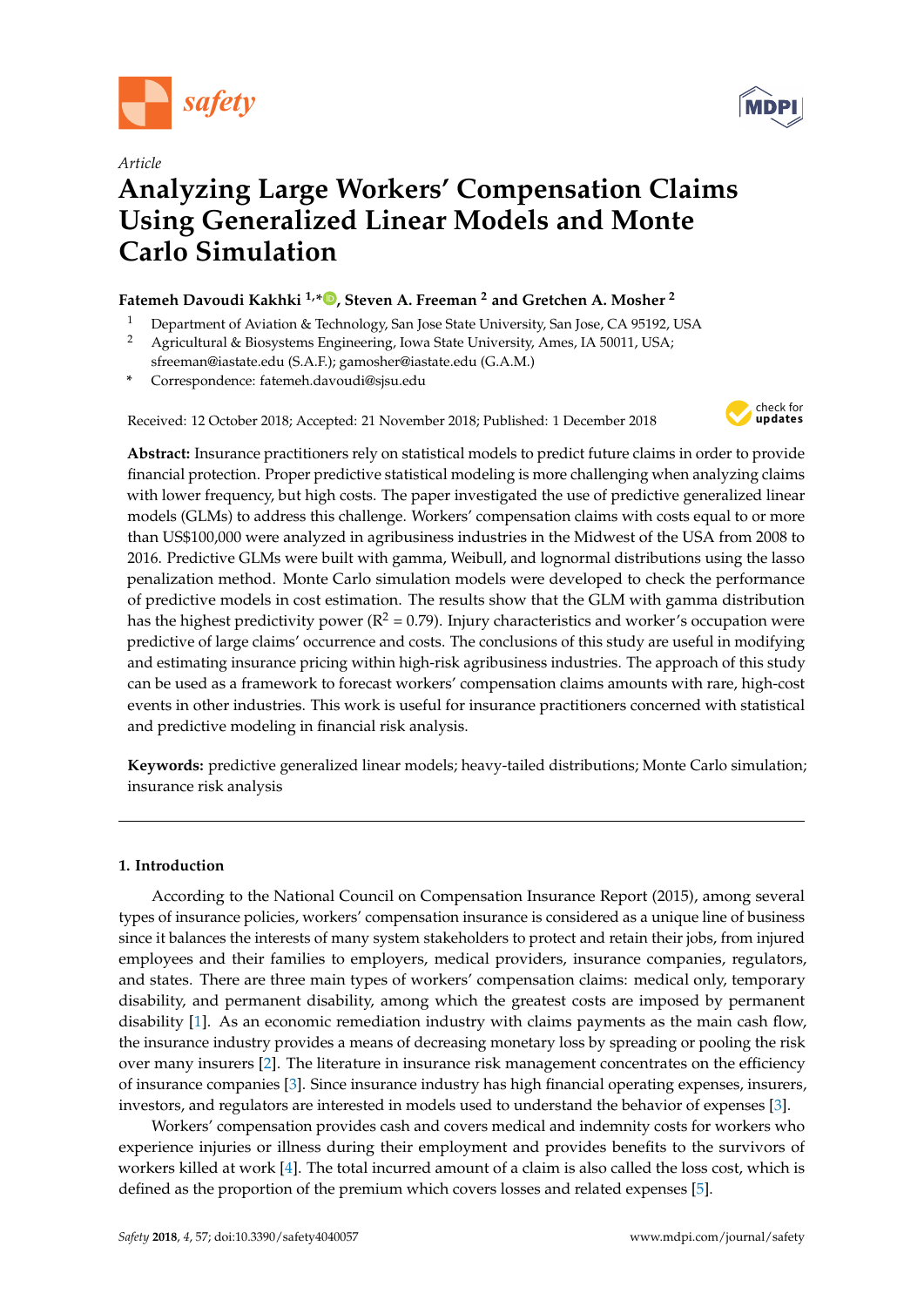Modeling insurance claims with high accuracy and prediction rate is essential to insurance companies for several reasons: First, the statistical modeling of insurance claims provides useful results in estimating loss cost, which is important in financial planning in the insurance industry [\[5\]](#page-8-4). Also, estimating loss cost is significant in the actuarial practice of reserving, where portfolios may be formed that generate cash flows with expected values matching those of the liability cash flow [\[6\]](#page-8-5). In addition, the statistical modeling of insurance claims can produce interpretable results about the parameters that affect the workers' health, which influence employers' costs and directly influence premium-setting costs, because the injury record of an employer is used to revise premiums and set new pricing [\[7\]](#page-9-0).

Generalized linear models (GLMs) with heavy-tailed distributions are widely recognized as an accepted framework for the price modeling of insurance loss costs [\[5](#page-8-4)[,8–](#page-9-1)[11\]](#page-9-2). According to Boland [\[12\]](#page-9-3), Achieng [\[2\]](#page-8-1), and Packová [\[13\]](#page-9-4), since insurance data holds large infrequent claim amounts, most heavy-tailed distributions can be used to model claim amounts, including gamma, Weibull, exponential, and lognormal distributions. Frees [\[14\]](#page-9-5) and Nath and Das [\[15\]](#page-9-6) stated that applying regression models with generalized distributions is useful in modeling skewed and fat-tailed data. Keatinge [\[16\]](#page-9-7) stated that the exponential distribution gains better results in analyzing loss data. Ravi and Butar [\[17\]](#page-9-8) expressed that heavy-tailed distributions are a much better fit for financial data in comparison to the normal distribution, as financial data are usually highly skewed. Nath and Das [\[15\]](#page-9-6) applied heavy-tailed distributions (Weibull and Burr) to a set of motor insurance claim data due to the highly skewed nature of the claims. Tang [\[18\]](#page-9-9) studied the tail behavior of a series of Pareto-type claims. Frees et al. [\[19\]](#page-9-10) assessed the actuarial applications of statistical modeling to study the accident frequency, loss type, and severity by incorporating characteristics such as age, gender, and driving history in automobile insurance claims. Meyers [\[20\]](#page-9-11) used historical loss claims data to predict future claim severity in general insurance using gamma and lognormal distributions, because loss data contain infrequent but large values, which makes it different from normally distributed data.

Even though there is a great deal of literature on the statistical analysis of loss data with a skewed nature, there has been little research on modeling workers' compensation claims with heavy-tailed distributions or on addressing the effect of both continuous and categorical variables on the cost of claims. This study focused on: (1) finding the proper statistical distribution to explain the behavior of large claims in workers' compensation data, (2) applying generalized linear regression models (GLMs) with proper statistical distributions to detect the important variables that affect the claims' escalation, and (3) applying Monte Carlo simulation for the selected GLMs to estimate the future cost of similar incidents in agribusiness industries.

# *1.1. Data*

The data set used in this study was obtained from a private insurance provider in the Midwest of the United States that specializes in insurance products for agribusiness industries. From 2008 to 2016, more than 35,000 claims were recorded in the data set. Severe claims refer to those with a total cost equal to or in excess of \$100,000. Out of all the workers' compensation claims in the eight-year period, 2.82% were classified as severe for both open and closed claims, with a total incurred amount of \$278 million. As shown in Table [1,](#page-2-0) descriptive statistics of the severe claims gives a better understanding of the skewed nature of the data. The high coefficient of skewness suggests that generalized distributions are appropriate for modeling the workers' compensation claims in the data set [\[13\]](#page-9-4). The target variable in this study is the summation of expenses, medical costs, and indemnity costs of each claim. The list of variables that were used as inputs were obtained from the data set and are shown in Table [2.](#page-2-1)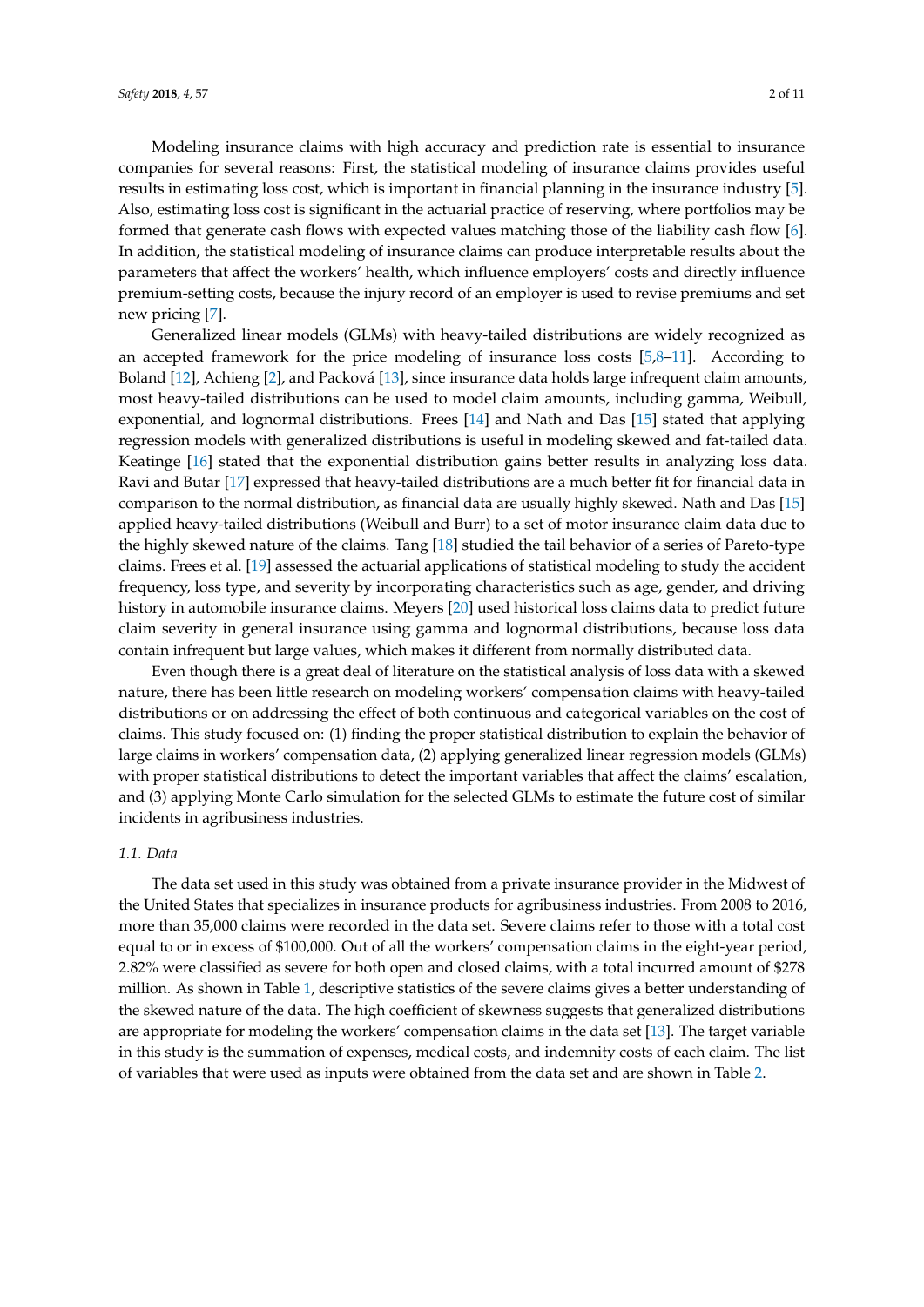<span id="page-2-0"></span>

| <b>Skewness</b> |
|-----------------|
| 1.83            |
| 8.07            |
| 4.96            |
| 1.79            |
| 6.51            |
| 8.84            |
| 6.27            |
| 5.19            |
| 3.33            |
| 11.36           |
|                 |

**Table 1.** Descriptive statistics of claims by year (2008–2016).

**Table 2.** Description of predictive variables.

<span id="page-2-1"></span>

| Variable                                                                   | Description                                                   |  |  |
|----------------------------------------------------------------------------|---------------------------------------------------------------|--|--|
| Agricultural-related Industry                                              | 16 levels; grain, agronomy, refined fuel, feed milling, etc.  |  |  |
| Gender                                                                     | Male, female, unidentified                                    |  |  |
| Occupation                                                                 | 104 levels; grain elevator operators, poultry producers, etc. |  |  |
| Injury                                                                     | 7 levels; death, permanent disability, medical only, etc.     |  |  |
| Body group                                                                 | 6 levels; lower extremities, trunk, upper extremities, etc.   |  |  |
| Cause group                                                                | 9 levels; burn or heat-scald, etc.                            |  |  |
| Nature group                                                               | 3 levels; multiple injuries, occupational diseases, etc.      |  |  |
| 49 levels; abdomen, ankle, hip, eye(s), internal organs, etc.<br>Body part |                                                               |  |  |
| 59 levels; chemicals, dust, lifting, machinery, pushing, etc.<br>Cause     |                                                               |  |  |
| 29 levels; dislocation, amputation, laceration, etc.<br>Nature             |                                                               |  |  |
| Age                                                                        | min: 17.8 years old; max: 81.7 years old                      |  |  |
| Tenure                                                                     | min: 0 years; max: 48 years                                   |  |  |

# *1.2. Methods*

#### 1.2.1. Generalized Linear Regression Modeling

Although a lot of regression techniques consider the underlying distribution of the response variable as being normal, there are situations where the assumption of normality is not appropriate, such as in insurance claims that are often highly skewed in nature [\[21\]](#page-9-12). Using generalized regression methods gives a straightforward way to analyze the effect of many factors on the target variable without the restriction of the normality assumption [\[22\]](#page-9-13). According to James [\[23\]](#page-9-14), applying generalized regression to accommodate nonlinear relationships among variables is an alternative to the least square regression method due to higher prediction accuracy, as well as easier model interpretability due to removing irrelevant variables.

## 1.2.2. Penalization Methods and Variable Selection

The need for using penalization methods (or fitting procedures) in regression modeling is justified by the willingness to accept some bias to reduce variance and avoid overfitting [\[21\]](#page-9-12). Overfitting means that the model works well on the observed data, but performs poorly on a new data set. Penalization methods can deal with this issue through subset selection and shrinkage.

According to Tibshirani [\[24\]](#page-9-15), generalized linear models have distinct advantages in terms of inference and usefulness in real-world problems in comparison to nonlinear models [\[8\]](#page-9-1). In order to gain better results in terms of prediction accuracy and model interpretability, penalization methods are important. Regarding prediction accuracy, by constraining or shrinking the estimated coefficients, the overfitting is significantly reduced. This highly improves the prediction of the response variable by applying the model in a new data set. Regarding the model interpretability, by using the shrinkage method, selecting a subgroup of all the input variables leads to omitting the irrelevant and less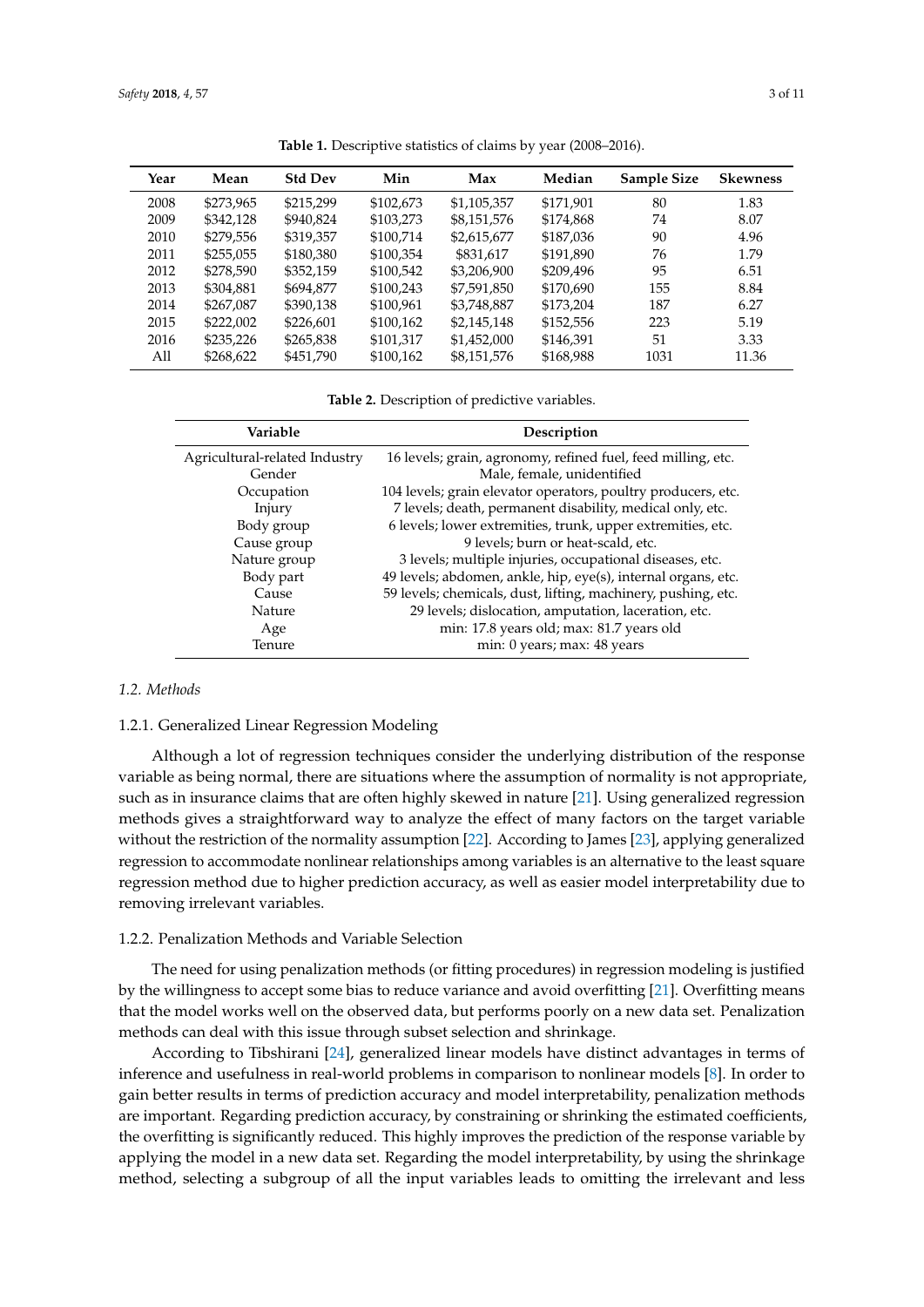relevant variables (to the response variable), and therefore, the unnecessary complexity of the model is decreased.

<span id="page-3-0"></span>Based on the work of Crotty and Barker [\[21\]](#page-9-12), a summary of various penalization methods and their relationships are depicted in Table [3.](#page-3-0) The shrinkage (also known as regularization) is preferred, since it has the effect of decreasing the variance by shrinking irrelevant estimated coefficients towards zero [\[23\]](#page-9-14).

| Method                   | Selection | Shrinkage |
|--------------------------|-----------|-----------|
| Maximum Likelihood       | no        | no        |
| Ridge                    | no        | yes       |
| <b>Forward Selection</b> | yes       | no        |
| Lasso                    | yes       | yes       |
| Elastic Net              | yes       | ves       |

**Table 3.** Penalization methods versus selection and shrinkage.

Tibshirani [\[24\]](#page-9-15) introduced the least absolute shrinkage selection operator (lasso). It is a popular penalization technique as it allows simultaneous estimation and variable selection [\[25\]](#page-9-16). Therefore, lasso is used as the fitting procedure applied in building regression models in this study. By using the lasso method for fitting the generalized regression models, a less complex final equation is gained for each model, which includes only a subset of relevant variables as the main predictors of the target variable, or the loss cost in this study.

# 1.2.3. Quantitative Measure of Performance for Model Selection

Model selection is a process of seeking the model in a set of candidate models that gives the best balance between model fit and complexity [\[26\]](#page-9-17). The comparison criterion should be based on knowledge and history of the data as well as personal preference. The Akaike information criterion (AIC) and the Bayesian information criterion (BIC) are the most common model selection methods; AIC finds the most predictive model, while BIC finds the true model as the final choice [\[27\]](#page-9-18).

Other measures of model performance are  $\mathbb{R}^2$  and the root mean square error (RMSE). Values of  $R<sup>2</sup>$  range from 0 to 1, where 1 is a perfect fit and 0 means there is no gain by using the model over using fixed background response rates. It estimates the proportion of the variation in the response around the mean that can be attributed to terms in the model rather than to random error. The RMSE is defined as the standard deviation of the response variable.

<span id="page-3-1"></span>When it comes to comparing models, the one with the highest  $R^2$  and the lowest RMSE is preferred. The statistical details of all the model selection criteria are shown in Table [4](#page-3-1) (where *k* is the number of estimated parameters in the model and *n* is the number of observations in the data set). The model comparison criteria in this study are adopted from [\[28\]](#page-9-19), and the analyses were done using JMP Pro statistical software (JMP®, Version *<13.2>*. SAS Institute Inc., Cary, NC, 1989-2007).

| Criterion         | Formula                                                                              |
|-------------------|--------------------------------------------------------------------------------------|
| AIC $*$           | $-2 \log$ likelihood + 2k                                                            |
| $BIC^*$           | $-2 \log likelihood + k \ln(n)$                                                      |
| RMSE <sup>*</sup> | $\sqrt{\sum_{i=1}^n \frac{(yi - \hat{y}_i)^2}{n}}$                                   |
| $\mathbb{R}^2$    | $1 - \frac{\sum_{i=1}^{n} (yi - \hat{y}i)^2}{\sum_{i=1}^{n} (yi - \overline{y}i)^2}$ |

\* AIC: Akaike Information Criterion; BIC: Bayesian Information Criterion; RMSE: Root Mean Square Error; *k*: number of estimated parameters in the model; *n*: number of observations in the data set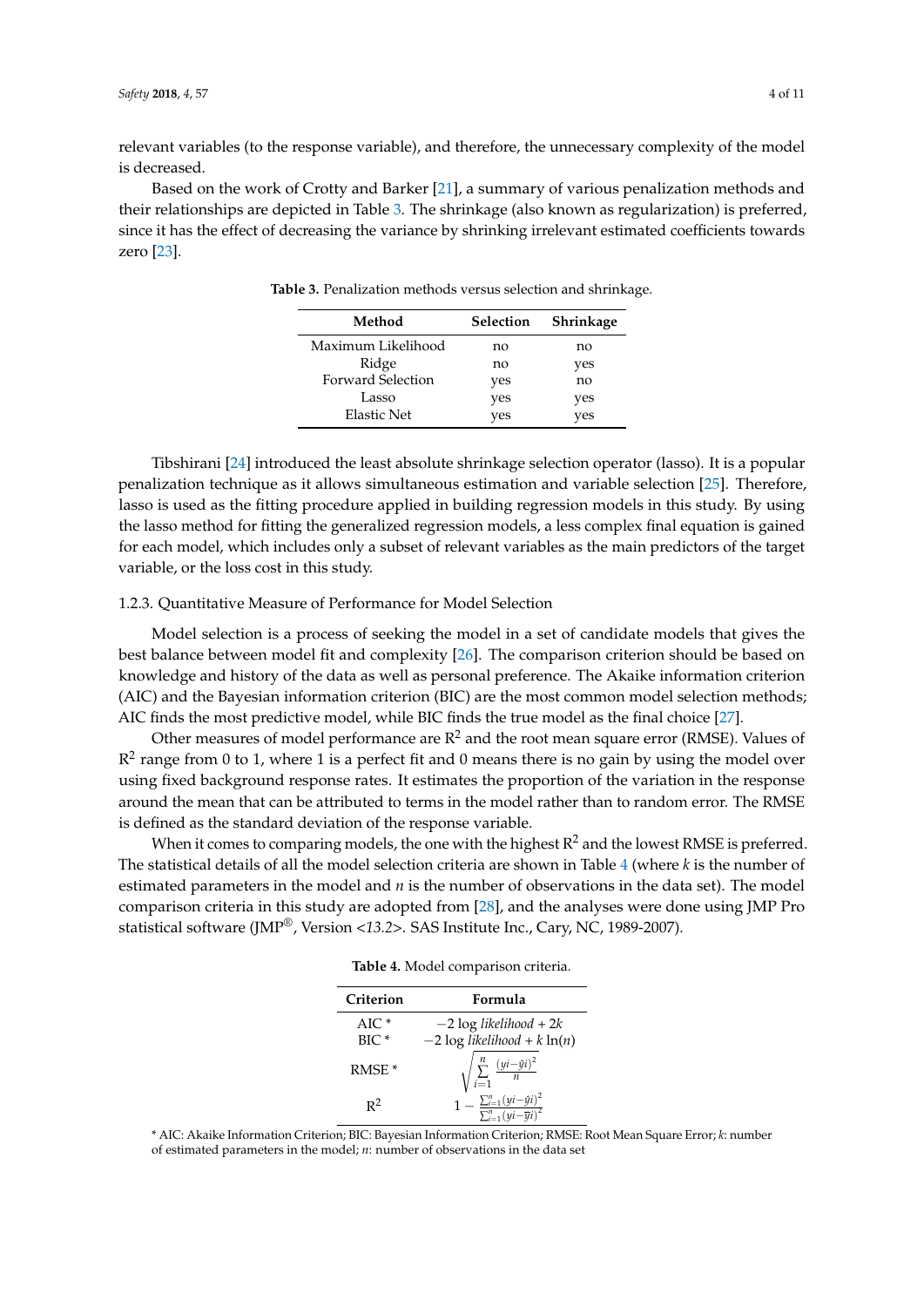## 1.2.4. Stochastic Monte Carlo Modeling for Severity Simulation and Risk Analysis

Monte Carlo (MC) simulation is a standard tool in analyzing business and financial problems [\[29\]](#page-9-20). The MC method is a computerized probability simulation technique to assess the effect of risk and uncertainty in diverse forecasting models of financial costs and decision-making problems [\[30\]](#page-9-21). MC simulation uses a repeated random sampling method with the help of statistical analysis to achieve a probabilistic approximation for a developed model or an arithmetic equation [\[31\]](#page-9-22). One distinctive feature of MC simulation studies is the saving of parameter estimates from the analysis of real data to be used as population parameters for data generation in a Monte Carlo simulation study [\[32\]](#page-9-23). Unlike the conventional forecasting models, which can estimate fixed values, in stochastic MC simulation processes, a range of estimated values are used as input, and thus the output is also a range of values, which will provide a more realistic picture of the simulation model [\[30\]](#page-9-21). As the process is repeated for 5000 iterations, many output values are gained that can be utilized for the description of the likelihood of numerous results in MC modeling [\[33\]](#page-10-0). MC simulation studies involve three steps: (i) generating simulated data, (ii) performing some statistical procedures, and (iii) recording the results. After some (necessarily) finite repetitions of these steps, commonly 5000 or 10,000 iterations, a summary statistic is usually calculated and is compared to results from empirical data [\[34\]](#page-10-1). Using MC simulation contributes to knowing the characteristics of the simulated data set in advance, which helps to better analyze future cases of similar data [\[35\]](#page-10-2).

# 1.2.5. Development of the MC Simulation Model

Using simulation methodology to determine the distribution of the total costs of claims is very beneficial in the field of insurance risk management [\[36\]](#page-10-3). Nath and Das [\[15\]](#page-9-6), Asmussen [\[37\]](#page-10-4), and Peters et al. [\[38\]](#page-10-5) have applied MC simulation in insurance analyses. According to Hahn [\[39\]](#page-10-6), insurance companies act as the institutional investors in the financial system of a country and risk dispersion is an important segment of their business. Therefore, the ability to make a precise simulation of the financial severity is crucial in reducing the risk of illiquidity in insurance companies' operations management. The MC method has been used in the field of risk reduction within the framework of a developed model in non-life insurance to calculate the values of capital required to ensure solvency in some case studies of insurance companies [\[36\]](#page-10-3).

#### **2. Results**

#### *2.1. Summary of Predictive Modeling Analysis*

Fitting the gamma, Weibull, and lognormal distribution to the total cost of claims as the dependent variable showed that the gamma distribution fit the total claims amount with the shape of 1.81 and scale of  $148,405$  ( $\alpha = 1.81$ ;  $\sigma = 148,405$ ), the Weibull distribution fit the total claim cost with the scale of 282,183 and shape of 1.10 ( $\alpha$  = 282,183;  $\beta$  = 1.10), and the lognormal distribution fit the total claim costs with the scale of 12.20 and shape of 0.62 ( $\mu$  = 12.20; σ = 0.62). In the next step, GLMs with gamma, Weibull, and lognormal distributions were built. The details of the effect tests from all models are summarized in Tables [5](#page-5-0)[–7.](#page-5-1) All the regression models, no matter the underlying distribution, suggested that the injury characteristics (cause, nature, and body part) are the key factors in predicting the financial severity of a claim's loss. Also, occupation turns out to be a statistically important variable in estimating the loss cost of a claim. Only the Weibull regression model shows the agribusiness industry as a statistically significant factor in the prediction of a future claim's cost.

The results for comparing the performance of the models are depicted in Table [8.](#page-5-2) Considering all the decision criteria ( $\mathbb{R}^2$ , RMSE, BIC, and AIC), both the gamma and lognormal regression models show a good fit to the data set. The gamma regression model does a better job of explaining the variability in the data, with a higher  $\mathsf{R}^2.$  The lognormal model shows lower values for RMSE, BIC, and AIC.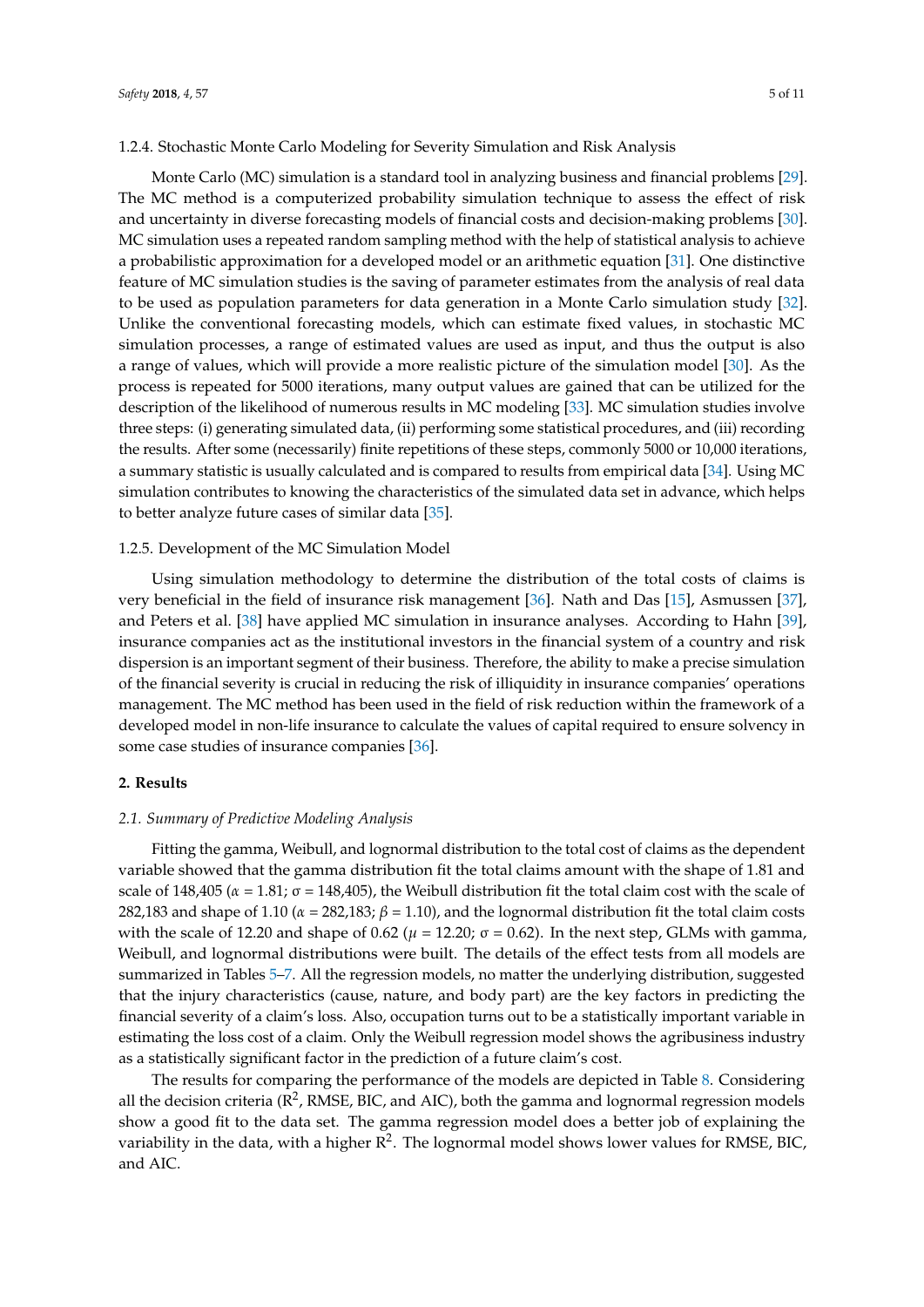| Predictor                     | DF  | Wald $\chi^2$ | Prob > $\chi^2$ * |
|-------------------------------|-----|---------------|-------------------|
| Injury                        | 6   | 1315.03       | < 0.0001          |
| Cause                         | 50  | 629.23        | < 0.0001          |
| Occupation                    | 102 | 383.51        | < 0.0001          |
| <b>Body Part</b>              | 42  | 165.15        | < 0.0001          |
| Nature                        | 22  | 18.92         | 0.0003            |
| Cause Group                   |     |               |                   |
| Agricultural-related Industry |     |               |                   |

<span id="page-5-0"></span>**Table 5.** Effect test results for the generalized linear model (GLM) with gamma distribution using the lasso penalization method.

\*  $\chi^2$ : chi-square value. DF: degree of freedom for each variable.

**Table 6.** Effect test results for the GLM with Weibull distribution using the lasso penalization method.

| Predictor                     | DF             | Wald $\chi^2$ | Prob > $\chi^2$ * |
|-------------------------------|----------------|---------------|-------------------|
| Injury                        | 6              | 121.12        | < 0.0001          |
| Cause                         | 50             | 60.55         | < 0.0001          |
| Occupation                    | 100            | 71.51         | < 0.0001          |
| <b>Body Part</b>              | 42             | 61.72         | < 0.0001          |
| Nature                        | 22             | 16.51         | 0.0009            |
| Cause Group                   | $\overline{2}$ | 13.97         | 0.0029            |
| Agricultural-related Industry | 17             | 7.12          | 0.0284            |

 $*\chi^2$ : chi-square value.

<span id="page-5-1"></span>**Table 7.** Effect test results for the GLM with lognormal distribution using the lasso penalization method.

| Predictor                                      | DF  | Wald $\chi^2$ | Prob > $\chi^2$ * |
|------------------------------------------------|-----|---------------|-------------------|
| Injury                                         | 6   | 55.61         | < 0.0001          |
| Cause                                          | 50  | 174.28        | < 0.0001          |
| Occupation                                     | 100 | 67.66         | < 0.0001          |
| Body Part                                      | 42  | 61.21         | < 0.0001          |
| Nature                                         | 22  | 11.17         | 0.0108            |
| Cause Group                                    | ۰   |               |                   |
| Agricultural-related Industry<br>$\sim$ $\sim$ | -   |               |                   |

 $*\chi^2$ : chi-square value.

<span id="page-5-2"></span>**Table 8.** Quantitative measures of model performance by GLM using the lasso penalization method.

| Criteria    | Gamma   | Weibull | Lognormal |
|-------------|---------|---------|-----------|
| $R^2$       | 0.79    | 0.46    | 0.53      |
| <b>RMSE</b> | 163,002 | 245,624 | 145.974   |
| BIC.        | 27,386  | 27,410  | 26,809    |
| AIC.        | 27,145  | 27,145  | 27,079    |
| $-I.I.$     | 13,519  | 13,514  | 13,345    |
|             |         |         |           |

Further analysis of the regression models detected the most important predictive variables. The type of injury predicts up to 89% of the severity loss, followed by the occupation class code, which contributes up to 16%. Other key factors with high predictive importance are the cause of injury (12%), the injured body part (6%), and the nature of the injury (2%). Both gamma and lognormal GLMs suggest that permanent total disability and permanent partial disability contribute highly to the escalation of a claim's cost. Also, injuries characterized by amputation, respiratory disorders, vision loss, and contusion that are caused by welding operations, explosion, flareback, collapsing materials, and flying or falling objects have a significant effect on increasing the total loss. Such injuries occurred more often in fingers, hands, wrists, neck, and trunk body parts.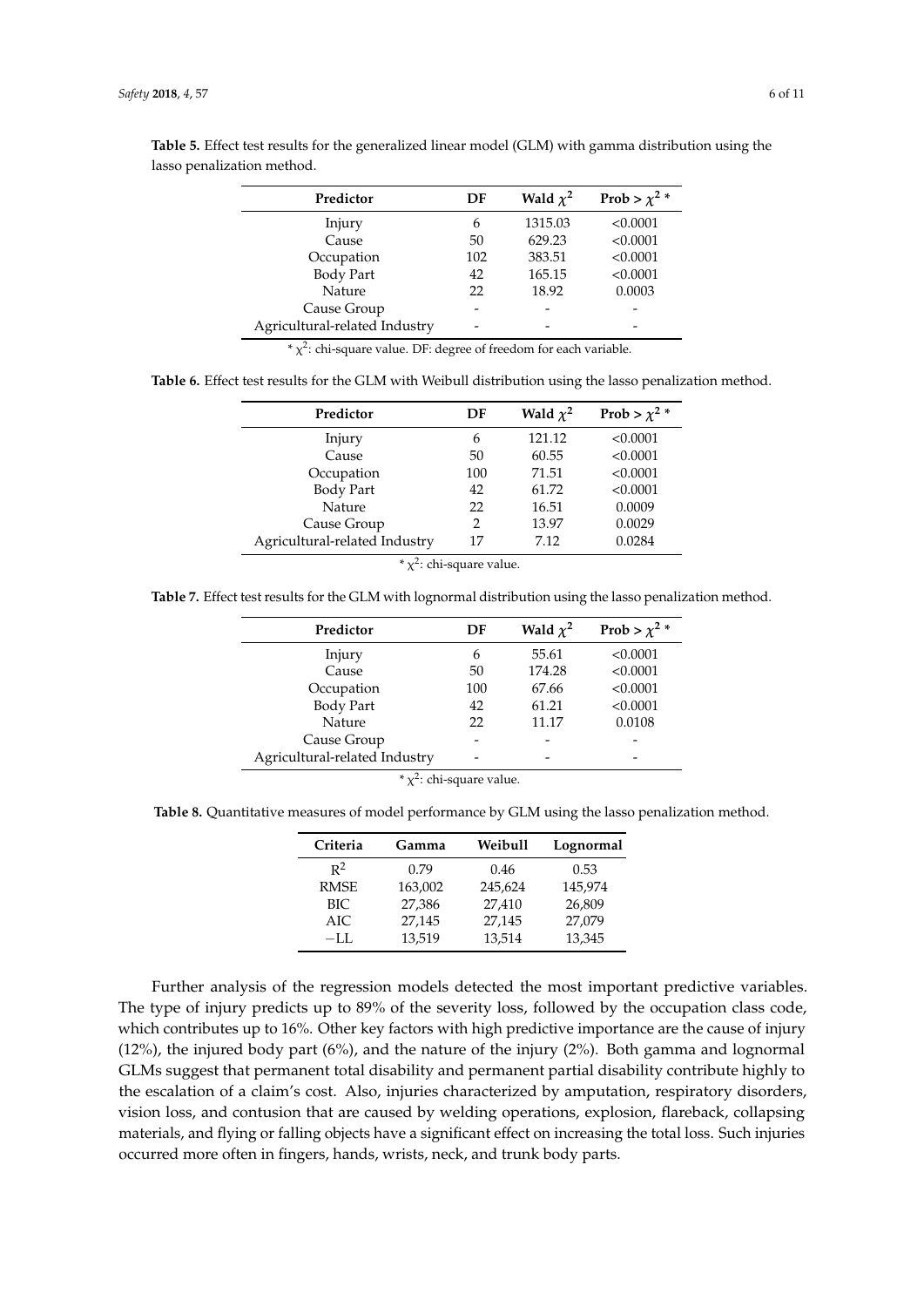## *2.2. Summary of the Developed MC Model Analysis*

According to the model performance criteria shown in Table [8,](#page-5-2) the generalized regression model with gamma distribution was the best predictor of the financial severity of potential future claims. These claims are large, but rare. Therefore, simulating the predictive model with a bigger size than the original size contributes to checking the model credibility in estimating the severity of future incidents. To ensure that the generalized regression model with the gamma distribution is the most predictive and reliable in estimating the severity of future cases, its performance in the simulation should also be better than the other two distributions (lognormal and Weibull) regarding prediction accuracy and model interpretability. Thus, the equations developed for the generalized regression models with gamma, lognormal, and Weibull distributions were used to generate stochastic MC simulation input and output values. To ensure that all the combinations were randomly selected, 5000 iterations were performed for each model. The number of iterations in a MC simulation is not fixed and varies based on the nature of the application in numerical or categorical data sets [\[32](#page-9-23)[,35](#page-10-2)[,37\]](#page-10-4).

The comparison between the descriptive statistics for GLMs from empirical data and those gained from the three simulation models are summarized in Table [9.](#page-6-0) All three models show a mean value which is slightly smaller than the mean value of the empirical data. However, the simulated values for standard deviation, standard error of the mean, and upper and lower 95% mean parameters are all smaller than the same parameters values from the empirical data. Considering the numerical differences between the parameter values estimated from the simulation models and those from the empirical data, the simulated generalized regression with gamma distribution has the smallest values compared to the simulated generalized regressions with lognormal and Weibull distributions.

<span id="page-6-0"></span>**Table 9.** Descriptive statistics for GLM simulation models (values shown are in US\$).

| <b>Descriptive Statistics</b> | <b>Empirical Data</b> | Gamma   | Weibull | Lognormal |
|-------------------------------|-----------------------|---------|---------|-----------|
| Mean                          | 268,622               | 257,505 | 257.947 | 249,064   |
| <b>Standard Deviation</b>     | 451,790               | 364,631 | 264.264 | 256,901   |
| Standard Error Mean           | 14,070                | 5157    | 3737    | 3633      |
| Upper 95% Mean                | 296,232               | 267,615 | 265,273 | 256,187   |
| Lower 95% Mean                | 241,012               | 247,396 | 250,620 | 241,942   |
| N(Sample Size)                | 1031                  | 5000    | 5000    | 5000      |

According to Das and Halder [\[40\]](#page-10-7), the performance of the simulation models is evaluated by the relative bias and root mean square error values, which are defined as:

$$
Bias = \left(\frac{\theta}{\theta} + \theta + \theta}{\theta} \right)
$$
\n
$$
RMSE = \sqrt{(\theta}{\theta} + \theta + \theta + \theta)^2
$$

where *θestimated* and *θtrue* represent the values of the descriptive statistics parameters from the simulation data and the empirical data, respectively. The results for the bias values are depicted in Table [10,](#page-7-0) and the RMSE values are shown in Table [11.](#page-7-1) Both simulated models with gamma and Weibull distributions have the same bias in the mean parameter of  $-4\%$ , while the other simulated parameters' values are closer to the empirical parameters in the gamma simulation model. The lognormal simulated model does not show a satisfactory performance and has the highest RMSE for both the mean and standard deviation values compared to the other two models. The RMSE values for the gamma simulation data are also the smallest among all the models. Thus, it is reasonable to conclude that the MC simulated model with the gamma-distributed response variable has the best performance criteria for estimating the financial severity of the claims.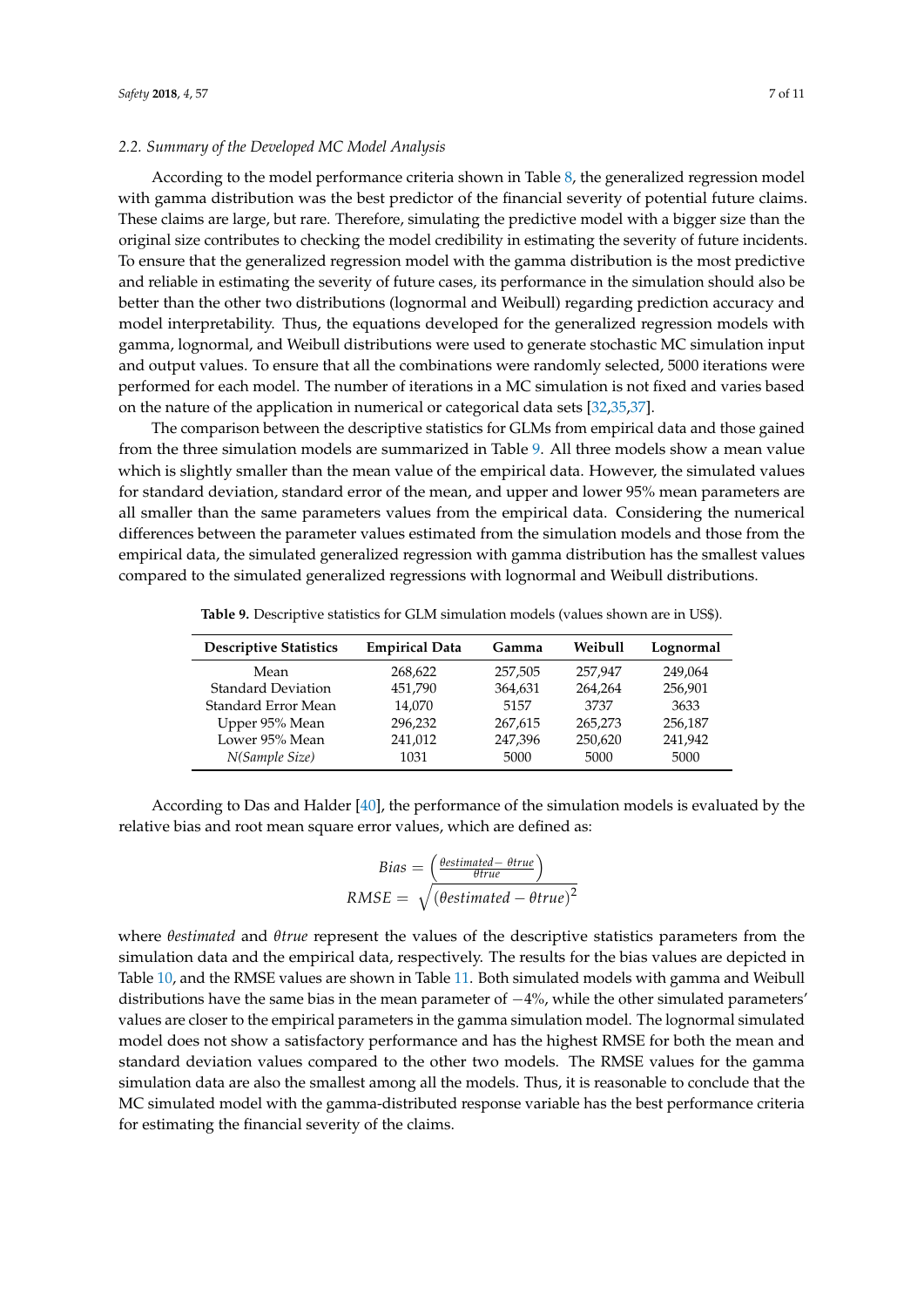| <b>Descriptive Statistics</b> | Gamma      | Weibull    | Lognormal  |
|-------------------------------|------------|------------|------------|
| Mean                          | $-4.14%$   | $-3.97\%$  | $-7.28%$   |
| <b>Standard Deviation</b>     | $-19.29\%$ | $-41.51\%$ | $-43.14\%$ |
| Standard Error Mean           | $-63.35\%$ | $-73.44\%$ | $-74.18%$  |
| Upper 95% Mean                | $-9.66%$   | $-10.45%$  | $-13.52\%$ |
| Lower 95% Mean                | 2.65%      | $3.99\%$   | $0.39\%$   |
| N (Sample Size)               | 5000       | 5000       | 5000       |

<span id="page-7-0"></span>**Table 10.** Comparison of bias between empirical data GLMs and simulation data GLMs.

<span id="page-7-1"></span>**Table 11.** Comparison of root mean square error (RMSE) between empirical data GLMs and simulation data GLMs.

| <b>Descriptive Statistics</b> | Gamma  | Weibull | Lognormal |
|-------------------------------|--------|---------|-----------|
| Mean                          | 11,117 | 10,676  | 19,558    |
| <b>Standard Deviation</b>     | 87,159 | 187,526 | 194,889   |
| Standard Error Mean           | 8914   | 10,333  | 10,437    |
| Upper 95% Mean                | 28,618 | 30,959  | 40,045    |
| Lower 95% Mean                | 6384   | 9608    | 929       |
| N (Sample Size)               | 5000   | 5000    | 5000      |

### **3. Discussion**

This study described a straightforward approach for modeling inflated claims in workers' compensation data. It relied on GLMs to address the skewed nature of large claims. The GLM model with gamma distribution was selected as the most predictive model. Using the lasso shrinkage technique, all the less-effective factors are assumed to have zero effect and only the variables with higher effect are retained in the final model. The gamma GLM model shows that injuries in the grain-handling sector have the highest cost.

The prediction formula can be used to estimate the cost of an injury. For example, the cost of a medical injury in the shoulder for a worker employed in the grain-milling class within the grain-handling industry is estimated as being \$222,155, while the same injury has an estimated cost of \$234,631 if it resulted in permanent partial disability. The same injury will have a cost of \$3,942,872 if it causes permanent total disability. Such a substantial increase is due to the exponential nature of the gamma GLM prediction formula.

This clarifies the importance of the injury type as the key contributor to claim cost prediction. Occupational class codes with the highest frequency are grain elevator operations, chauffeurs and helpers, hay grain or feed dealers, and farm machinery operations. However, corn product manufacturing and food manufacturing class codes have the highest coefficient, despite being less frequent. The nature of the injury that increases the claim cost includes amputation and respiratory disorders. The injuries with the highest influences on the claim cost are caused by explosion or flareback, vehicle crash, moving parts of machines, cold objects or substances, and collapsing materials. The body part injuries contributing the greatest cost are multiple neck injuries and whole body and skull injuries, compared to fingers, multiple trunk injuries, and shoulders, which are among the body part injuries that have less effect on cost.

Looking at the age factor, the mean age of injured workers in the grain-handling industry is 49.5 years old, with a median of 52 years old. The fact that the population of workers is aging may explain its exponentially raising claim cost of injuries. Referring to the age of the most frequent occupation class codes, the grain elevator operations workforce has a mean age of 47 and median age of 49 years old. Chauffeurs and helpers have the same mean and median age of 48.5 years old. Hay grain or feed dealers have the mean age of 48 and median age of 52 years old, while farm machinery operations have the youngest workforce, with mean age of 46 and median age of 45 years old,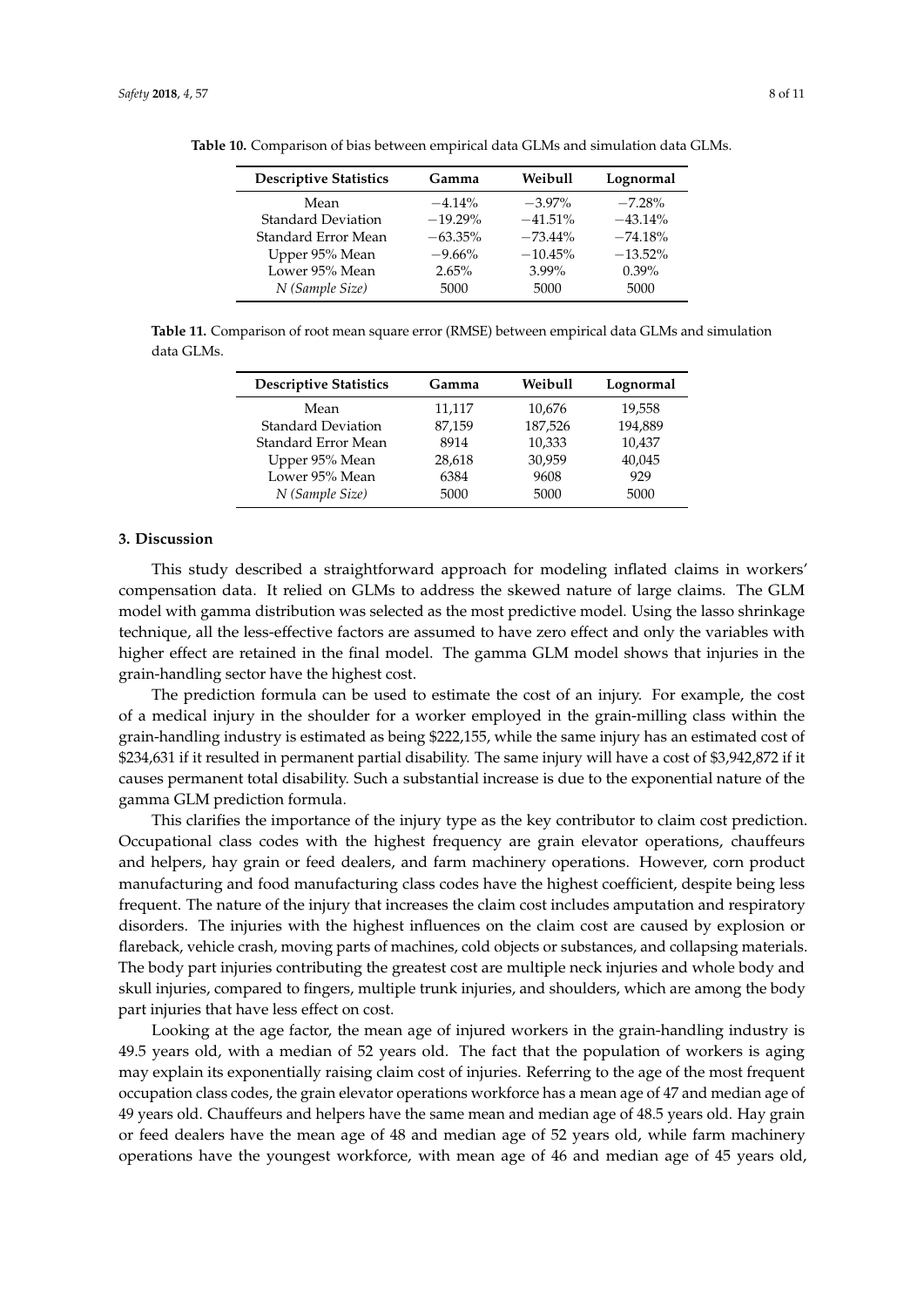respectively. The corn product manufacturing workforce is the oldest, with mean and median age of 54 years old.

The results are useful for insurance companies in developing future financial plans and managing claim costs and premiums based on the analysis of historical data. From the insurance business analytics perspective, the results of the study will help in changing the e-mod rate for specific high-cost agribusiness sectors. Although the conclusions do not present a generalized character, a similar approach can be taken in addressing the underlying factors that cause loss escalation in other industries.

In addition, safety analysts may find this study useful, as safety professionals have long aimed at adding prediction to safety. The management of occupational safety risks is a significant component of any business [\[41\]](#page-10-8). Analysis of the incidents helps occupational risk managers identify which hazards have contributed and led to the most frequent occupational accidents, and thus determine appropriate preventative actions [\[42\]](#page-10-9). Analyzing empirical data to extract risk indicators adds predictivity to risk scenarios and helps in efficiently planning and modifying loss approaches in agribusiness industries. Based on the results, further investigations can be done in the highest-risk occupation environments to focus specific safety intervention efforts. Integrating the analysis of empirical data with the knowledge of safety practitioners in safety regulations and the training and education of employees is expected to decrease the rate and alleviate the outcomes of severe injuries.

# **4. Conclusions**

The results of this study showed that having access to adequate incident description and using proper statistical and analytical methods can lead to reliable probabilistic forecasts of the outcome of a future incident being made with high certainty. The study showed that modeling the workers' compensation claims used in this study with the gamma distribution gives the best fit when compared to lognormal and Weibull distributions. The results, however, are limited to the data set that was used for the analyses throughout this study; nevertheless this modeling strategy and approach can be used in different data sets that include enormous amounts of claims to determine which GLM yields better performance in predicting the costs of potential future claims. Future studies should focus on applying other types of regression models to evaluate their performance to check the consistency of the results.

**Author Contributions:** Conceptualization: all the authors; Methodology: F.D.K., S.A.F.; Software: F.D.K., S.A.F.; Validation: F.D.K., S.A.F.; Formal Analysis: F.D.K.; Resources: S.A.F.; Data Curation: G.A.M.; Writing-Original Draft Preparation and Writing-Review & Editing: all the authors; Visualization: F.D.K.; Supervision, S.A.F.

**Funding:** This research received no external funding.

**Conflicts of Interest:** The authors declare no conflict of interest.

## **References**

- <span id="page-8-0"></span>1. Baldwin, M.L.; McLaren, C.F. *Workers' Compensation: Benefits, Coverage, and Costs (2014 Data)*; National Academy of Social Insurance: Washington, DC, USA, 2016.
- <span id="page-8-1"></span>2. Achieng, O.M. Actuarial modeling for insurance claim severity in motor comprehensive policy using industrial statistical distributions. In Proceedings of the 2010 International Congress of Actuaries, Cape Town, South Africa, 7–12 March 2010.
- <span id="page-8-2"></span>3. Shi, P.; Frees, E.W. Long-tail longitudinal modeling of insurance company expenses. *Insur. Math. Econ.* **2010**, *47*, 303–314. [\[CrossRef\]](http://dx.doi.org/10.1016/j.insmatheco.2010.07.005)
- <span id="page-8-3"></span>4. Szymendera, S.D. *Workers' Compensation: Overview and Issues*; (CRS Report R44580); Congressional Research Service: Washington, DC, USA, 2016.
- <span id="page-8-4"></span>5. Guelman, L. Gradient boosting trees for auto insurance loss cost modeling and prediction. *Expert Syst. Appl.* **2012**, *39*, 3659–3667. [\[CrossRef\]](http://dx.doi.org/10.1016/j.eswa.2011.09.058)
- <span id="page-8-5"></span>6. Engsner, H.; Lindholm, M.; Lindskog, F. Insurance valuation: A computable multi-period cost-of-capital approach. *Insur. Math. Econ.* **2017**, *72*, 250–264. [\[CrossRef\]](http://dx.doi.org/10.1016/j.insmatheco.2016.12.002)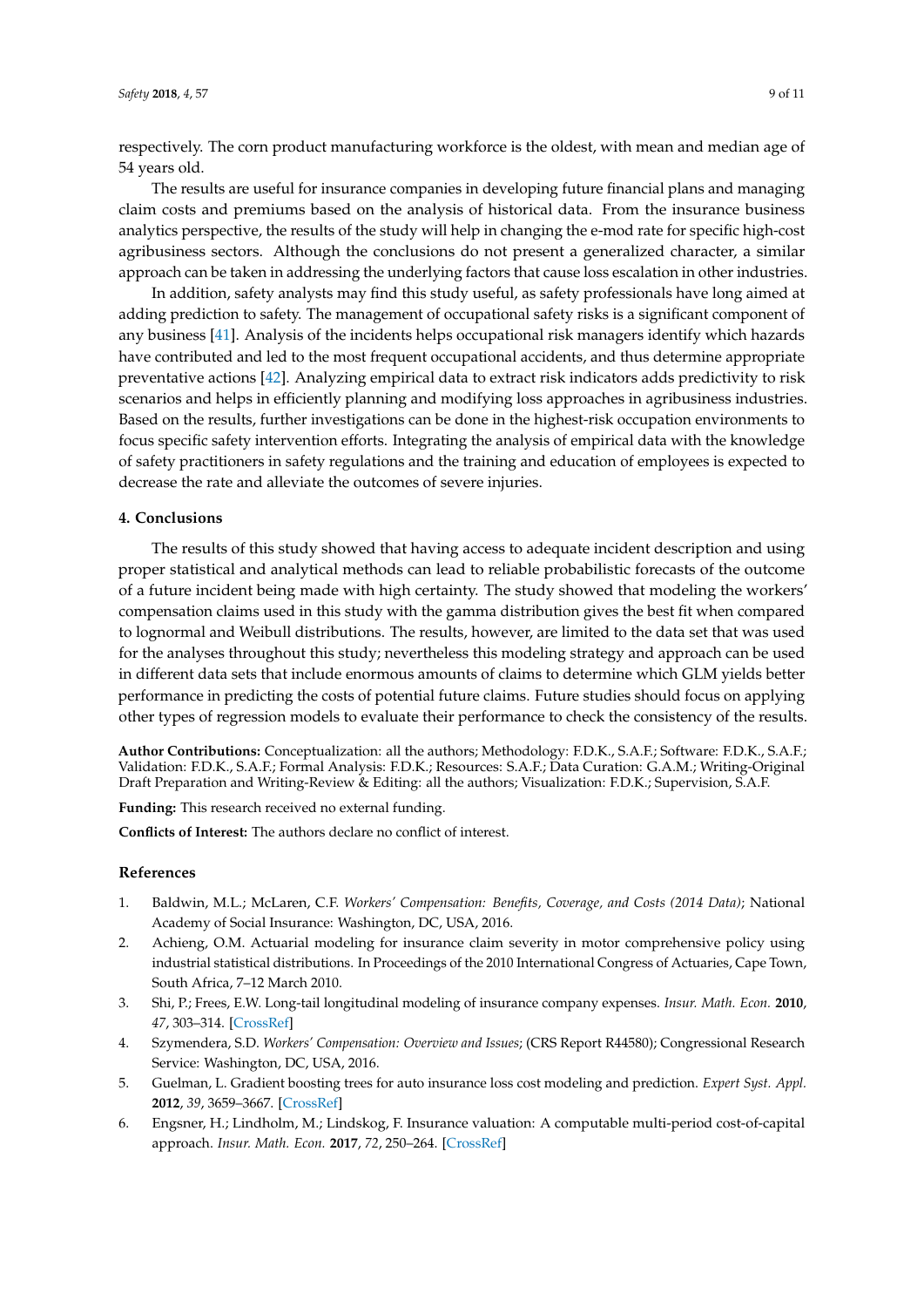- <span id="page-9-0"></span>7. Schwatka, N.V.; Atherly, A.; Dally, M.J.; Fang, H.; Brockbank, C.V.; Tenney, L.; Newman, L.S. Health risk factors as predictors of workers' compensation claim occurrence and cost. *Occup. Environ. Med.* **2017**, *74*, 14–23. [\[CrossRef\]](http://dx.doi.org/10.1136/oemed-2015-103334) [\[PubMed\]](http://www.ncbi.nlm.nih.gov/pubmed/27530688)
- <span id="page-9-1"></span>8. McCullagh, P.; Nelder, J. *Generalized Linear Models. Generalized Linear Models*, 2nd ed.; Chapman and Hall: London, UK, 1989.
- 9. Anderson, D.; Feldblum, S.; Modlin, C.; Schirmacher, D.; Schirmacher, E.; Thandi, N. *A Practitioner's Guide to Generalized Linear Models*; Syllabus Year; Casualty Actuarial Society (CAS): Arlington County, VA, USA, 2010.
- 10. Haberman, S.; Renshaw, A. Generalized linear models and actuarial science. *Ournal Royal Stat. Soc.* **1996**, *45*, 407–436. [\[CrossRef\]](http://dx.doi.org/10.2307/2988543)
- <span id="page-9-2"></span>11. Xia, M. Bayesian Adjustment for Insurance Misrepresentation in Heavy-Tailed Loss Regression. *Risks* **2018**, *6*, 83. [\[CrossRef\]](http://dx.doi.org/10.3390/risks6030083)
- <span id="page-9-3"></span>12. Boland, P.J. Statistical Methods in General Insurance. 2006. Available online: [https://iase-web.org/](https://iase-web.org/documents/papers/icots7/5G1_BOLA.pdf) [documents/papers/icots7/5G1\\_BOLA.pdf](https://iase-web.org/documents/papers/icots7/5G1_BOLA.pdf) (accessed on 25 June 2018).
- <span id="page-9-4"></span>13. Packová, V. Loss Distributions in Insurance Risk Management. In *Recent Advances on Economics and Business Administration, Proceedings of the International Conference on Economics and Business Administration (EBA 2015), Barcelona, Spain, 7–9 April 2015*; INASE: Barcelona, Spain, 2015; pp. 17–22.
- <span id="page-9-5"></span>14. Frees, E.W. *Predictive modeling applications in actuarial science. Predictive Modeling Applications in Actuarial Science (Vol. 1)*; Cambridge University Press: Cambridge, UK, 2014; Volume 1.
- <span id="page-9-6"></span>15. Nath, D.C.; Das, J. Modeling of Insurance Data through Two Heavy Tailed Distributions: Computation of Some of Their Actuarial Quantities through Simulation from Their Equilibrium Distributions and the Use of Their Convolutions. *J. Math. Finance* **2016**, *6*, 378–400. [\[CrossRef\]](http://dx.doi.org/10.4236/jmf.2016.63031)
- <span id="page-9-7"></span>16. Keatinge, C.L. Modeling Losses with the Mixed Exponential Distribution. *Proc. Casualty Actuar. Soc.* **1999**, *LXXXVI*, 654–698.
- <span id="page-9-8"></span>17. Ravi, A.; Butar, F.B. An insight into heavy-tailed distribution. *J. Math. Sci. Math. Educ.* **2010**, *5*, 15.
- <span id="page-9-9"></span>18. Tang, Q. Heavy Tails of Discounted Aggregate Claims in the Continuous-Time Renewal Model. *J. Appl. Probab.* **2007**, *44*, 285–294. [\[CrossRef\]](http://dx.doi.org/10.1239/jap/1183667401)
- <span id="page-9-10"></span>19. Frees, E.W.; Shi, P.; Valdez, E.A. Actuarial applications of a hierarchical insurance claims model. *ASTIN Bull. J. IAA* **2009**, *39*, 165–197. [\[CrossRef\]](http://dx.doi.org/10.2143/AST.39.1.2038061)
- <span id="page-9-11"></span>20. Meyers, G. *On Predictive Modeling for Claim Severity*; Casualty Actuarial Society (CAS): Arlington County, VA, USA, 2017.
- <span id="page-9-12"></span>21. Crotty, M.; Barker, C. *Penalizing Your Models: An Overview of the Generalized Regression Platform*; SAS Institute: Cary, NC, USA, 2014.
- <span id="page-9-13"></span>22. Cerchiara, R.R.; Edwards, M.; Gambini, A. Generalized Linear Models in Life Insurance: Decrements and Risk Factor Analysis Under Solvency II. In Proceedings of the 18th International AFIR Colloquium, Rome, Italy, 1–3 October 2008; Available online: [http://www.actuaries.org/AFIR/Colloquia/Rome2/](http://www.actuaries.org/AFIR/Colloquia/Rome2/Cerchiara_Edwards_Gambini.pdf) [Cerchiara\\_Edwards\\_Gambini.pdf](http://www.actuaries.org/AFIR/Colloquia/Rome2/Cerchiara_Edwards_Gambini.pdf) (accessed on 20 May 2018).
- <span id="page-9-14"></span>23. James, G.W. *Linear Model Selection and Regularization. An Introduction to Statistical Learning*; Springer: New York, NY, USA, 2013; pp. 203–264.
- <span id="page-9-15"></span>24. Tibshirani, R. Regression Shrinkage and Selection via the Lasso. *J. R. Stat. Soc. Ser. B* **1996**, *58*, 267–288.
- <span id="page-9-16"></span>25. Zou, H. The Adaptive Lasso and Its Oracle Properties. *J. Am. Stat. Assoc.* **2012**, *101*, 1418–1429. [\[CrossRef\]](http://dx.doi.org/10.1198/016214506000000735)
- <span id="page-9-17"></span>26. Burnham, P.K.; Anderson, D. Model selection and multi-model inference. In *A Practical Information-Theoric Approach*; Springer: Berlin, Germnay, 2003; p. 1229.
- <span id="page-9-18"></span>27. Burnham, K.P.; Anderson, D. Multimodel inference: Understanding AIC and BIC in model selection. *Sociol. Methods Res.* **2004**, *33*, 261–304. [\[CrossRef\]](http://dx.doi.org/10.1177/0049124104268644)
- <span id="page-9-19"></span>28. *JMP® 11 Fitting Linear Models*; SAS Institute: Cary, NC, USA, 2013.
- <span id="page-9-20"></span>29. Fish, L.J.; Halcoussis, D.; Phillips, G.M. Statistical Analysis of a Class: Monte Carlo and Multiple Imputation Spreadsheet Methods for Estimation and Extrapolation. *Am. J. Bus. Educ.* **2017**, *10*, 81–96.
- <span id="page-9-21"></span>30. Armaghani, D.J.; Mahdiyar, A.; Hasanipanah, M.; Faradonbeh, R.S.; Khandelwal, M.; Amnieh, H.B. Risk Assessment and Prediction of Flyrock Distance by Combined Multiple Regression Analysis and Monte Carlo Simulation of Quarry Blasting. *Rock Mech. Rock Eng.* **2016**, *49*, 3631–3641. [\[CrossRef\]](http://dx.doi.org/10.1007/s00603-016-1015-z)
- <span id="page-9-22"></span>31. Panel, U.E.T. *Guiding Principles for Monte Carlo Analysis*; US EPA: Washington, DC, USA, 1997.
- <span id="page-9-23"></span>32. Mooney, C.Z. *Monte Carlo Simulation*; Sage Publications: New York, NY, USA, 1997.